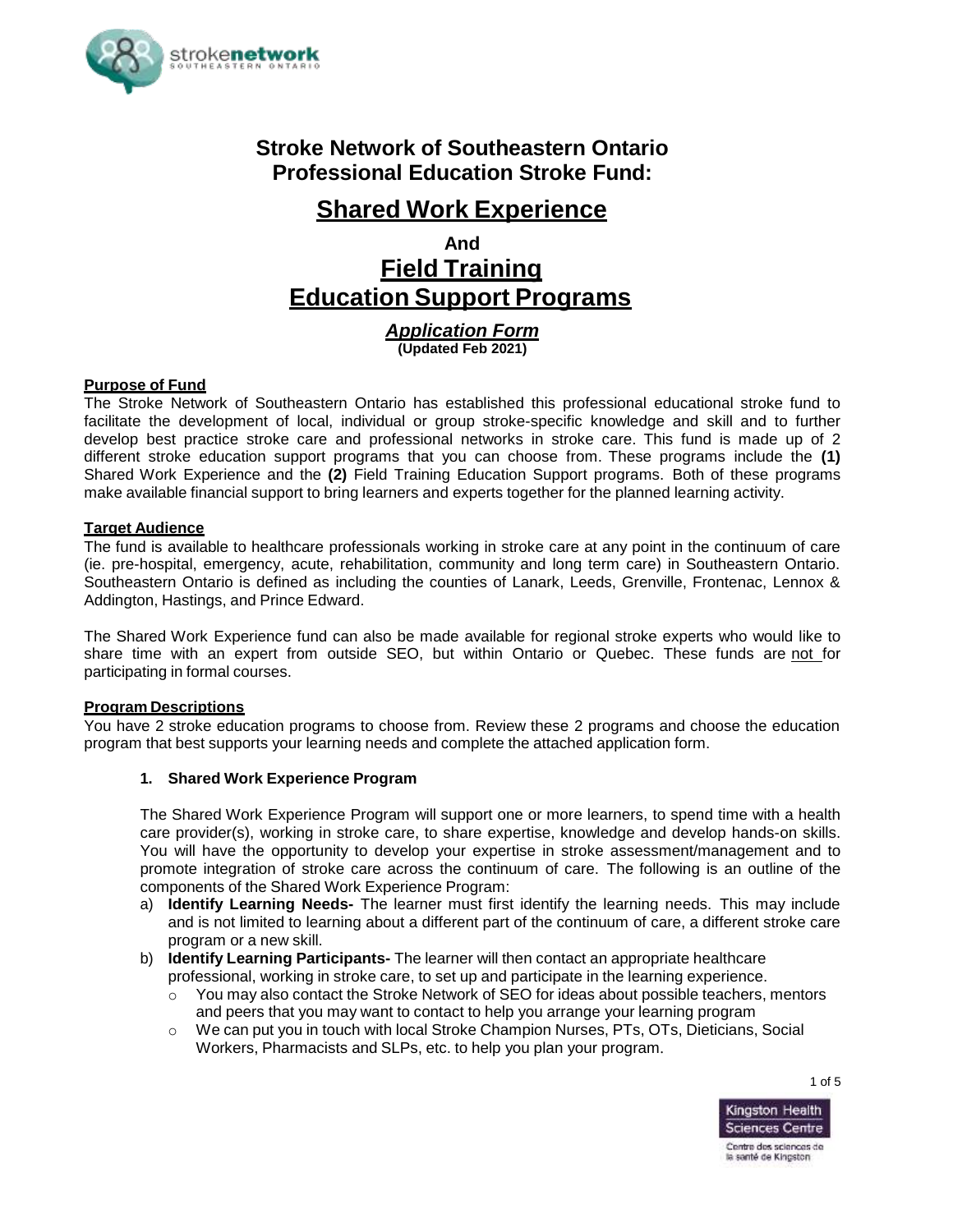- c) **Identify Learning Objectives and Plan-** This learning pair will set the objectives and the plan for how to meet the learning objectives for a day or part(s) of a day.
- d) **Application Submission-** The Shared Work Experience application form must then be completed by both parties and submitted for approval to the Stroke Network of Southeastern Ontario office.
- e) **Evaluation Form-** Upon completion of the Shared Work Experience event each participant will complete and submit the evaluation form to the Stroke Network Southeastern Ontario office. Each organization or independent participant will receive a copy of the evaluations.
- f) **Funding-** Once the evaluation form is submitted each party (ie. organization or independent participant) will receive a financial incentive of up to \$200, in proportion to the amount of time spent in the learning activity, to support each person's participation in the learning activity. The remuneration amount will be determined during the application process. The funding would be paid to the employer of the participant or directly to the independent participant with a condition that it be used to back fill the professional's time, assist in staffing coverage or be set aside for further professional staff development in stroke care.

### **2. Field Training Program**

The Field Training program is designed to support an educational event for a group of health care workers working in stroke care to develop their knowledge and skills related to stroke. The following is an outline of the components of this Field Training Program:

- a) **Identify Learning Needs-** The learner group must first identify their learning need(s). This may include and is not limited to learning about assessments, interventions, treatment processes, skills, a different part of the continuum of care, or a stroke care program.
- b) **Identify the Instructor-** The learners will then contact an appropriate healthcare professional (ie. Instructor) to facilitate and or deliver the learning activity.
	- o You may also contact the Stroke Network of SEO for ideas about possible teachers, mentors and peers that you may want to contact to help you arrange your learning program
	- o We can put you in touch with local Stroke Champion Nurses, PTs, OTs, Dieticians, Social Workers, Pharmacists and SLPs, etc. to help you plan your program.
- c) **Identify Learning Objectives and Plan-** The learner group and the Instructor will set the objectives and the plan for how to meet the learning objectives.
- d) **Application Submission-** The application form must then be completed jointly by both parties (learner group representative and Instructor) and submitted for approval to the Stroke Network of Southeastern Ontario office.
- e) **Evaluation Form-** At the end of the Field Training event each member of the learner group will complete an evaluation form and submit it to the Instructor who will then submit the evaluation forms to the Stroke Network of Southeastern Ontario office. The learner group's organization and Instructor will receive a copy of the evaluations.
- f) **Funding-** Once the evaluation forms are submitted, the Instructor will receive a financial incentive of up to a maximum of \$200. The remuneration amount will be determined during the application process. The funding would be paid to the employer of the participant or directly to the independent participant with a condition that it be used to back fill the Instructor's time, assist in staffing coverage or be set aside for further professional staff development in stroke care.

### **How to Apply**

- 1. Identify your individual's or group's learning need(s).
- 2. Select either the Shared Work Experience or Field Training Education Support Program.
- 3. Identify and contact an appropriate learning partner or Instructor. You may want to contact the Stroke Network of SEO office to assist in the identification of potential contacts.
- 4. Complete the Shared Work Experience/Field Training application form with the learning partner or Instructor and email [\(lisa.ware@kingstonhsc.ca](mailto:lisa.ware@kingstonhsc.ca)) or fax (613-548-2454) the form to Charlette Eves.
- 5. The Stroke Network of SEO office will notify you of acceptance of the application including funding approval.
- 6. Learning experience/event takes place.
- 7. Upon completion of the education event each participant will complete and submit the attached evaluation form to the Stroke Network of SEO office. In the case of a Field Training event the Instructor will collect and submit the completed evaluations forms. Copies of the evaluations will be sent to either the sending organization, participant and/or Instructor.
- 8. Once receipt of the completed evaluation form has occurred any financial incentives previously agreed upon will be sent from the Stroke Network of SEO office to the relevant parties.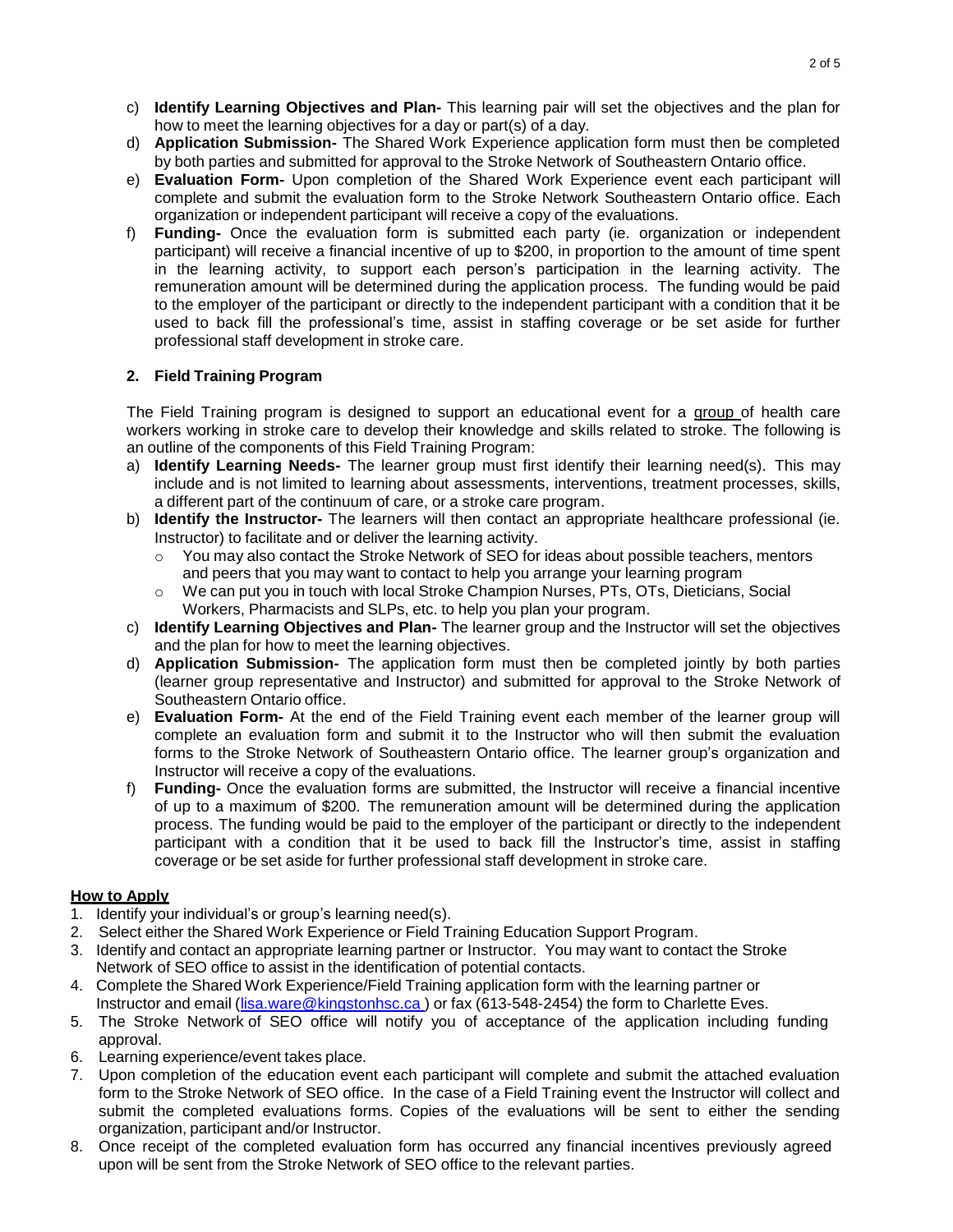### **Criteria for Funding Approval**

- The learning participants must:
	- Work with stroke patients in any part of the continuum of care
	- Indicate the specific learning objectives on the application form and state how these objectives are expected to be achieved. The identified learning objectives are intended to contribute to the development of Best Practices in Stroke Care.
	- Work in Southeastern Ontario, however, in some cases where the necessary experience is not available in Southeastern Ontario, the learning experience may occur outside of the region.
	- Complete and submit the evaluation form
- This funding is not available for use to attend a stroke care course or conference.
- Travel will not be reimbursed by this fund.
- In the case of two applications competing for funding (ie. fund nearing depletion) the choice for allocation of funding will be based on:
	- Impact on daily care of stroke survivors
	- Number of stroke survivors expected to be impacted
	- Clarity of statement of learning objectives
	- Regional distribution; access to the fund should be made available to the region of Southeastern Ontario and be equally distributed across the region.
	- Distribution across the continuum of rehab care
	- Distribution across disciplines.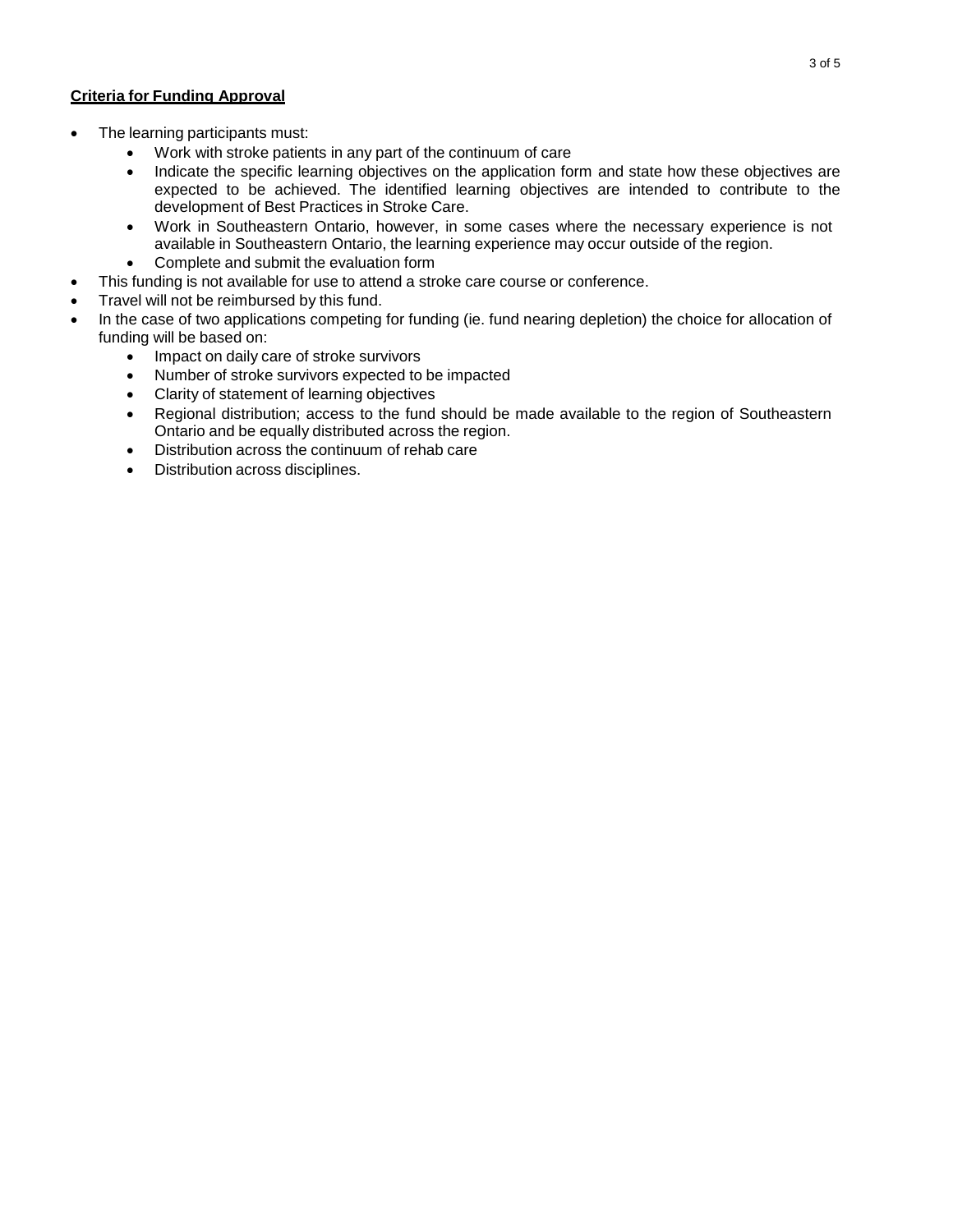## **Stroke Network of Southeastern Ontario Professional Education Stroke Fund**

# **Shared Work Experience**

## **And Field Training Education Support Programs**

### *Application Form*

**(Updated June 2019)**

**Date of Application:** 

**Complete for either the Shared Work Experience OR the Field Training Education Support Program**

| <b>Shared Work Experience Program</b>                       | <b>Field Training Program</b>                               |
|-------------------------------------------------------------|-------------------------------------------------------------|
| Annlicant #1                                                | Annlicant #1                                                |
| Name(s):                                                    | Learning Organization:                                      |
|                                                             |                                                             |
| <b>Work Address:</b>                                        | <b>Work Address:</b>                                        |
|                                                             |                                                             |
| Phone:                                                      | Phone:                                                      |
| E-mail:<br>Fax:                                             | E-mail:<br>Fax:                                             |
| <b>Organization Name:</b>                                   | <b>Organization Name:</b>                                   |
|                                                             |                                                             |
| <b>Occupation/Profession:</b>                               | <b>Occupation/Profession(s):</b>                            |
|                                                             |                                                             |
| <b>Professional Title(s):</b>                               | <b>Professional Title(s):</b>                               |
| Provide an average estimate:                                | Provide an average estimate:                                |
| How many stroke clients do you care for per week?           | How many stroke clients do you care for per week?           |
| How many stroke clients are part of your daily              | How many stroke clients are part of your daily              |
| workload?                                                   | workload?                                                   |
| <b>Applicant #2</b>                                         | <b>Applicant #2 (ie. Instructor)</b>                        |
| Name(s):                                                    | Name:                                                       |
|                                                             |                                                             |
| <b>Work Address:</b>                                        | <b>Work Address:</b>                                        |
| Phone:                                                      | Phone:                                                      |
| E-mail:<br>Fax:                                             | E-mail:<br>Fax:                                             |
| <b>Organization Name:</b>                                   | <b>Organization Name:</b>                                   |
|                                                             |                                                             |
| <b>Occupation/Profession:</b>                               | <b>Occupation/Profession:</b>                               |
|                                                             |                                                             |
| <b>Professional Title:</b>                                  | <b>Professional Title:</b>                                  |
|                                                             |                                                             |
| Provide an average estimate:                                | Provide an average estimate:                                |
| How many stroke clients do you care for per week?           | How many stroke clients do you care for per week?           |
| How many stroke clients are part of your daily<br>workload? | How many stroke clients are part of your daily<br>workload? |



4 of 5